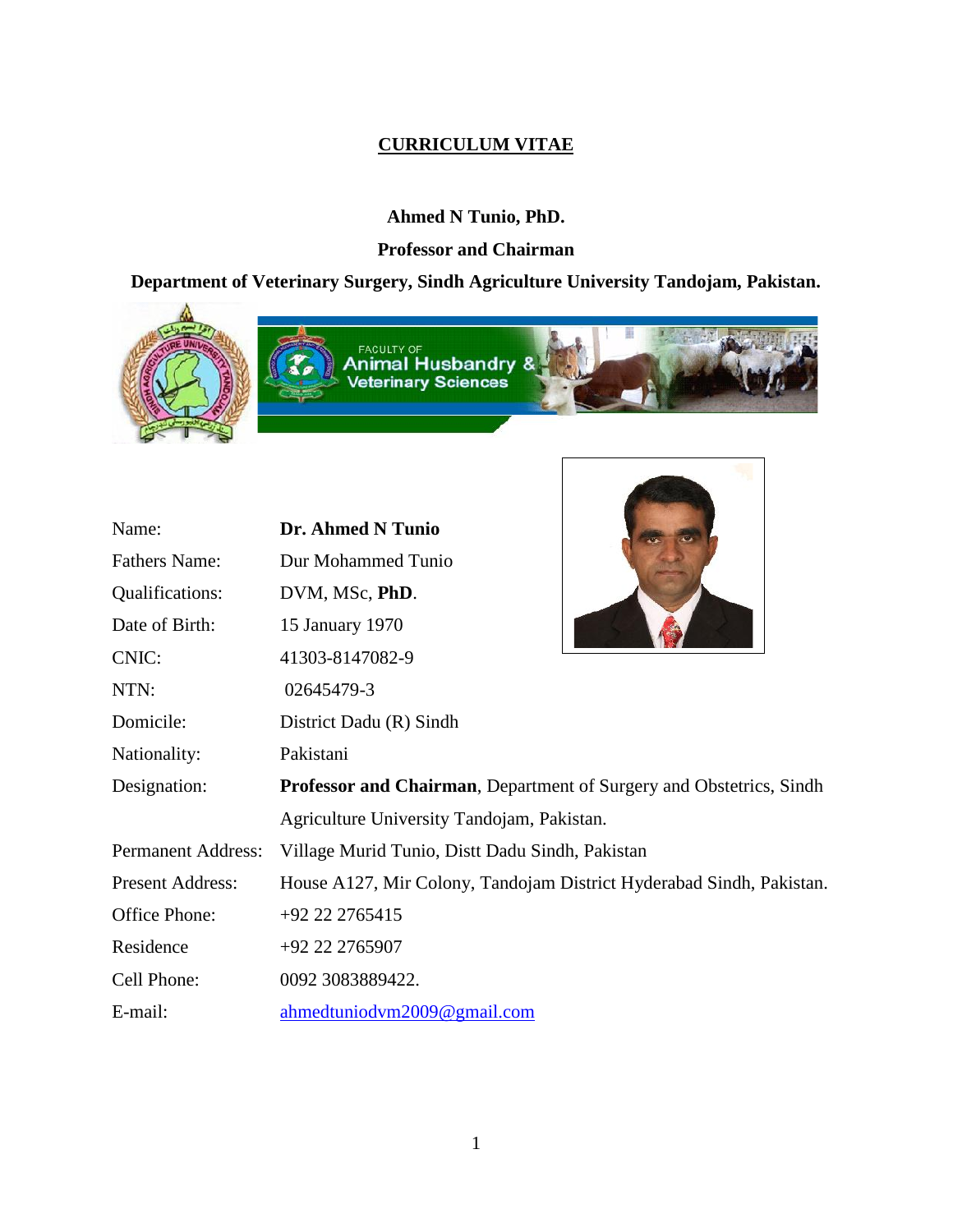#### $\triangleright$  Education.

| <b>Degree</b> | Year | <b>Field</b>              | <b>Institute</b>                      |  |
|---------------|------|---------------------------|---------------------------------------|--|
| PhD           | 2014 | <b>Veterinary Surgery</b> | University Putra Malaysia             |  |
| M.Sc(Hons)    | 1999 | <b>Veterinary Surgery</b> | Sindh Agriculture University Tandojam |  |
| <b>DVM</b>    | 1995 | Doctor of Vet. Medicine   | Sindh Agriculture University Tandojam |  |
| <b>HSC</b>    | 1989 | Pre-Medical               | <b>B.I.S.E Sukkur</b>                 |  |
| <b>SSC</b>    | 1987 | Science                   | <b>B.I.S.E Hyderabad</b>              |  |

#### **Teaching and Research Experience: 19 years.**

| S.No | <b>Name of Post</b>        | <b>Duration</b> |                  |  |
|------|----------------------------|-----------------|------------------|--|
| ı.   | Lecturer                   | 22/11/1997      | to 9/01/2014     |  |
| 2.   | <b>Assistant Professor</b> | 10/01/2014      | 5/11/2015        |  |
| 3.   | <b>Associate Professor</b> | 6/11/2015       | 15/2/2017        |  |
| 4.   | Professor                  | 16/2/2017       | to- date serving |  |

Teaching assignment:

Theory and Pr to Third,Fourth and Fifth Prof.DVM

M.Phil and PhD Students Th/Pr.

Clinics and Trainings

#### **Research Publications (National &International)**

- 1) **Tunio, A.,** A.B. Kalhoro and Kathio, I.H. (2003).Sedative and analgesic effects of detomidine in goats. Pak. Vet. Journal. 23 (3): 143-148.(I.F: 1.255). HEC Recognized.
- 2) **Tunio, A**., Abu, J., Intan-Shameha, A. R., Goh Yong, M and Shanthi, G. (2013). Histological evaluation of transverse fracture healing in pigeon (Columba livia) ulna. Research Opinions in Animal and Vet. Sciences, 3(10): 380-386.
- 3) **Tunio, A**., Jalila,A., Meng,G.Y and Intan, S(2014). Experimental fracture healing with external skeletal fixation in a pigeon ulna model. J.Ad. Vet. and Ani. Rese. 1.2: 58-64.
- 4) Memon, A.A., Wahid, H., Rosnina, Y.,Goh,Y.M and **Tunio, A.N.** (2014). Effects of Hypotaurine and Cysteine in Washing Solutions on Cooled and Frozen Thaw Goat Spermatozoa. Pak J Agri, Eng & Vet. Sci. 30 (1) 94-103. HEC, Recognized ("Y").
- 5) Arain, S.A., **Tunio, A** and Shah, A. (2014). Software Firm Level Innovation in Pakistan. I J Management Sciences. 3(2):65-72.
- 6) Arain, S.A., Abro, Q.M.M and Tunio,A. (2014). Software Firm Level Innovation in China and India: Lessons for Pakistan. Int. J Management Sciences, 3(2):73-81.
- 7) Khan,F.F.,**Tunio,A**., Shakeel, A and Abro,Q.M.M.(2014).Financial Impediments in Harnessing Thar Coal for the Creation of Electrical Energy in Pakistan. Int.J. Mang. Scis. 3(5)370-378.
- 8) Jahangir, M.N., Abro, Q.M.M., **Tunio, A** and Malik, O.M. (2014). Dynamic Tools for IT Outsourcing Firms in the Context of Innovation. I J Manag. Sciences, 3 (6):308-405.
- 9) **Tunio, A**., Jalila., A, Intan. A-R and Meng. G.Y. (2015). Histological Evaluation of Critical Size Defect healing using natural and synthetic bone grafts in Pigeon. Ulna. Journal of Avian Medicine and Surgery.29 (2):106-113. IF: 0.393. HEC, Recognized W Category.
- 10) **Tunio, A**., A. Jalila, S.Intan, Y.M.Goh and A.A. Memon (2015). Biomechanical Assessment of Fracture Healing in a Pigeon Ulna. Pakistan Journal Agriculture, Engineering & Veterinary Sciences, 31(1):139-147. HEC, Recognized .Y Category.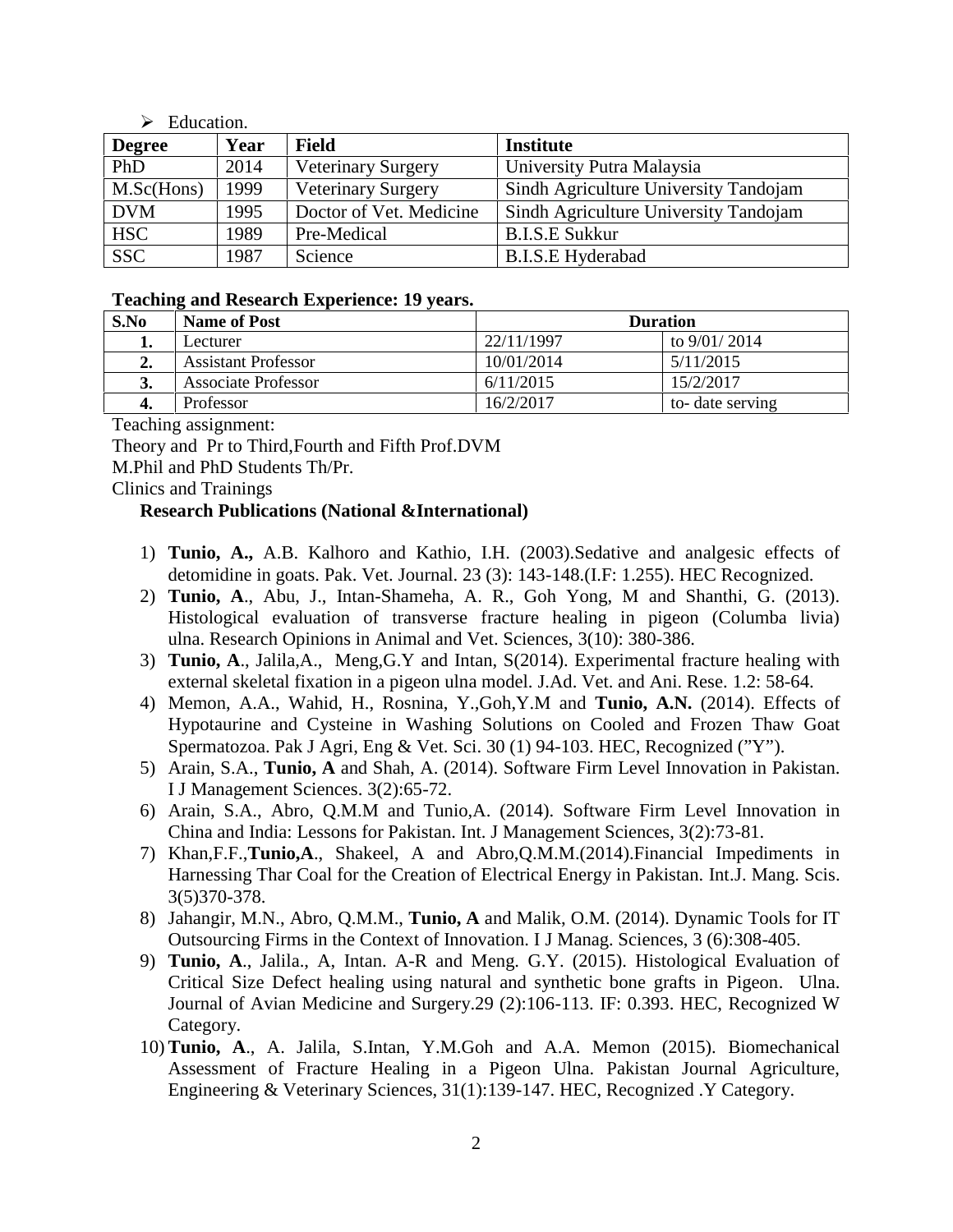- 11) Habib, F., Rind, R., Durani, N., Bhutto, A. L., Buriro, R. S., **Tunio, A**., &Shoaib, M.(2015).Morphological and Cultural Characterization of Staphylococcus Aureus Isolated from Different Animal Species.J. Appl. Environ. Biol. Scs.5 (2), 15-26.
- 12) Bughio, S., Qureshi, T.A., Daraghmah, E.I.S., Malhi, M. and **Tunio, A**(2015). Evaluation of clinical and blood biochemical effects of dexamethasone in goat species. Pak. J. Agri., Agril. Engg., Vet. Sci, 31 (2): 298-307. HEC Recognized Y Category.
- 13) **Tunio, A**., Bughio, S., Sahito, J.K., Shah, M.G., Ebrahimi, M. and Tunio, S.P (2016).Observation of physiological changes after Detomidine administration in pateri goat. Macedonian Veterinary Review. 39 (1): i-v.
- 14) Abro, R., Ghaffar, A., Abro, S.H., Wagan, H., **Tunio, A**., Gandahi, J., Khatri, P., Rizwana, H., Leghari, R., Wagan, B. and Goraya, M(2016). Inclusion of Blend of Llysine, DL-Methionine and Vitamins D3, E in Diets for Broiler; Effects on Growth Performance, Feed Intake and Conversion and Water Intake. Journal of Basic & Applied Sciences. 12: 185-191. HEC Recognized Y Category.
- 15) Khan, SA., Kalhoro, IB., Gandahi, JA., **Tunio, AN**., Ali, W., Vistro, MA., Memon, K.H., Hasan, M and Fareed, SK (2016).Gross anatomical studies on testis & epididymis at pre pubertal & pubertal stages of teddy goat.Academic Research International. 7(1):51-57.
- 16) Rizwana, H., Lail, N.U., Baloch, M.H., Abro, R., Bukhari, S.S.A., Naeem, M., Rajput, N., Shahani, F., Abro, S., Mughal, G.A. and **Tunio, A.N**. (2016). Comparative Study on Growth and Conformation of Male Teddy Kids under Two Management Systems. Journal of Basic & Applied Sciences. 12:192-197. HEC Recognized Y Category
- 17) **Tunio,A** and Jalila,A(2016). Integrated efficacy of bio-oss® and demineralized bone matrix for critical sized ulna defect healing in a pigeon (columba livia). Pak. J. Agri., Agril. Engg., Vet. Sci., 32 (1): 112-122. HEC Recognized Y Category.
- 18) Kalhoro, D.H., Kalhoro, M.S., Pirzado, S.A., Kaka, A., **Tunio, A.N**. and Parveen, F.(2016). Minimum inhibitory concentration of metronidazole against vaccinal strain of pasteurella multocida. Science International. 28(3): 2585-2587. HEC Recognized.
- 19) Kathio,I.H and **Tunio,A.N**(2016). Surgical removal of a fibroadenoma in a domesticated rat (rattus norvegicus): original case study. Pak. J. Agri., Agril. Engg., Vet. Sci., 32 (1):112-122. HEC Recognized Y Category.
- 20) Kaka.A.,Memon,A.A.,Khatri,P.,Kumbhar,H.K.,Kalhoro,D.H.,Tariq.M.,Pirzado.S.H.and **Tunio,A.N** (2016). Determination of Quality Characteristics of Kundhi Buffalo Bull semen. Journal of basic and applied biology.(12):1-4. HEC Recognized.
- 21) **Ahmed Tunio**, Jalila Abu, Dildar Hussain Kalhoro, Asmatullah Kaka, Shahid Hussain Abro, Huma Rizwana and Shazia Parveen Tunio (2016). Demineralized bone matrix: A cheap solution for ulna defect healing in a Pigeon. Pure and Applied Biology. 5:(4).1334- 1342. HEC Recognized.
- 22) **Ahmed Tunio**, Shamsuddin Bughio, Shahid H. Abro, Dildar H. Kalhoro and Akeel A. Memon(2016). Eye dermoid in a thari breed cattle calf and surgical management. Pak. J. Agri., Agril. Engg., Vet. Sci. 32(2):295-29.HEC Recognized Y Category.

#### **Buffalo News Letter published in Italy**

1) Kathio, I.H andTunio,A.N.(2004).Water Buffalo Eye Diseases. A silent economic loss. Buffalo News Letter, 20:9-9.(FAO, Bulletin).Italy.